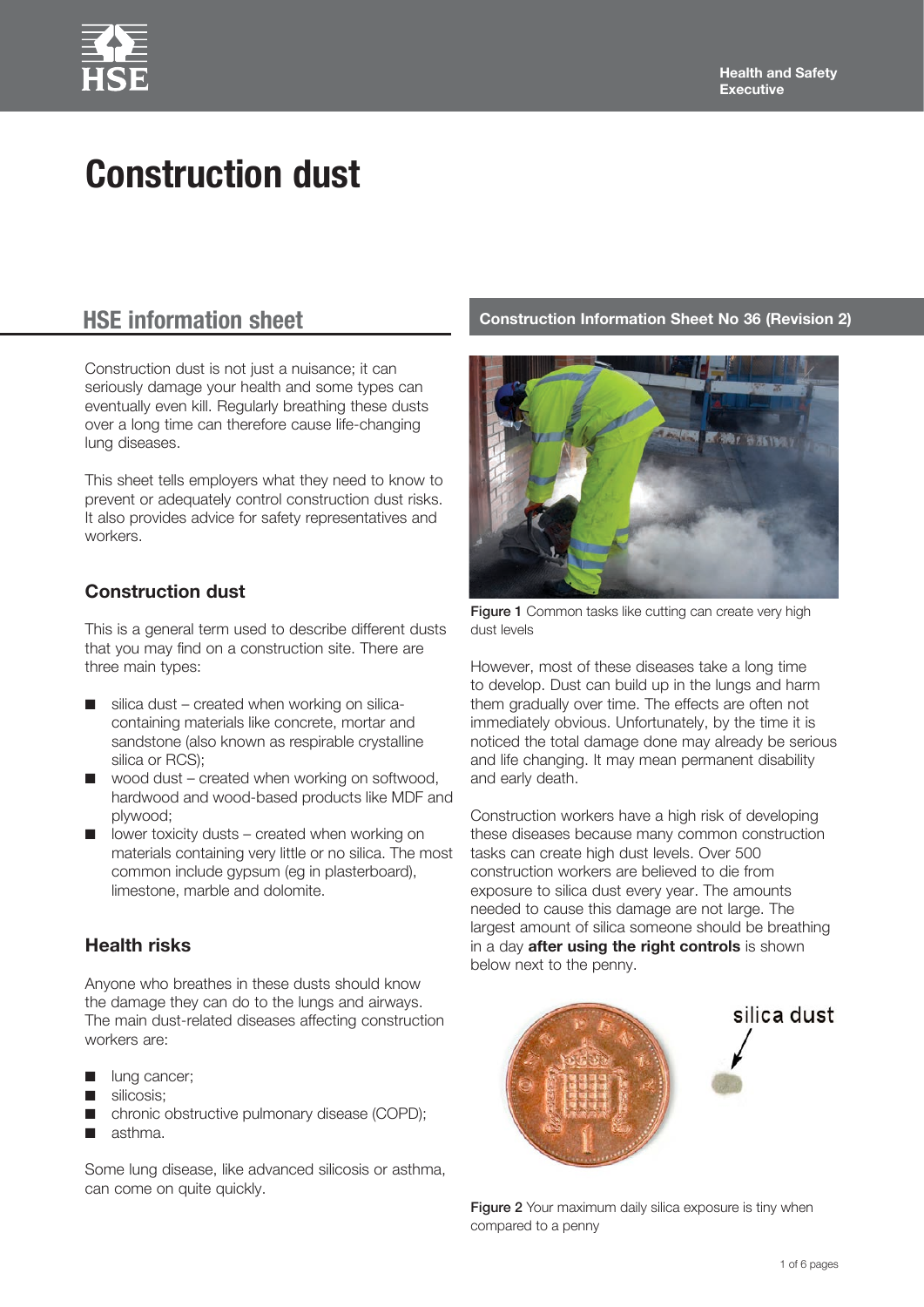# **The law**

The Control of Substances Hazardous to Health Regulations 2002 (COSHH) cover activities which may expose workers to construction dust.

There are three key things you need to do:

- Assess (the risks)
- Control (the risks)
- Review (the controls)

# **Assess (the risks)**

Assess the risks linked to the work and materials. Examples of high-risk tasks are listed in Table 1. High dust levels are caused by one or more of the following:

- task the more energy the work involves, the bigger the risk. High-energy tools like cut-off saws, grinders and grit blasters produce a lot of dust in a very short time;
- work area the more enclosed a space, the more the dust will build up. However, do not assume that dust levels will be low when working outside with high-energy tools;
- time the longer the work takes the more dust there will be;
- frequency regularly doing the same work day after day increases the risks.

# **Control (the risks)**

Use the following measures to control the risk. Examples of controls for common high-risk tasks are given in Table 1.

### Stop or reduce the dust

Before work starts, look at ways of stopping or reducing the amount of dust you might make. Use different materials, less powerful tools or other work methods. For example you could use:

- the right size of building materials so less cutting or preparation is needed;
- silica-free abrasives to reduce the risks when blasting;
- a less powerful tool eg a block splitter instead of a cut-off saw;
- a different method of work altogether  $-$  eg a direct fastening system.

#### Control the dust

Even if you stop some dust this way, you may do other work that could still produce high dust levels. In these cases the most important action is to stop the dust getting into the air. There are two main ways of doing this:

Water – water damps down dust clouds. However, it needs to be used correctly. This means enough water supplied at the right levels for the whole time that the work is being done. Just wetting the material beforehand does not work.



Figure 3 Water suppression on a cut-off saw

On-tool extraction – removes dust as it is being produced. It is a type of local exhaust ventilation (LEV) system that fits directly onto the tool. This 'system' consists of several individual parts – the tool, capturing hood, extraction unit and tubing. Use an extraction unit to the correct specification (ie H (High) M (Medium) or L (Low) Class filter unit). Don't just use a general commercial vacuum.



Figure 4 Wall chasing using on-tool extraction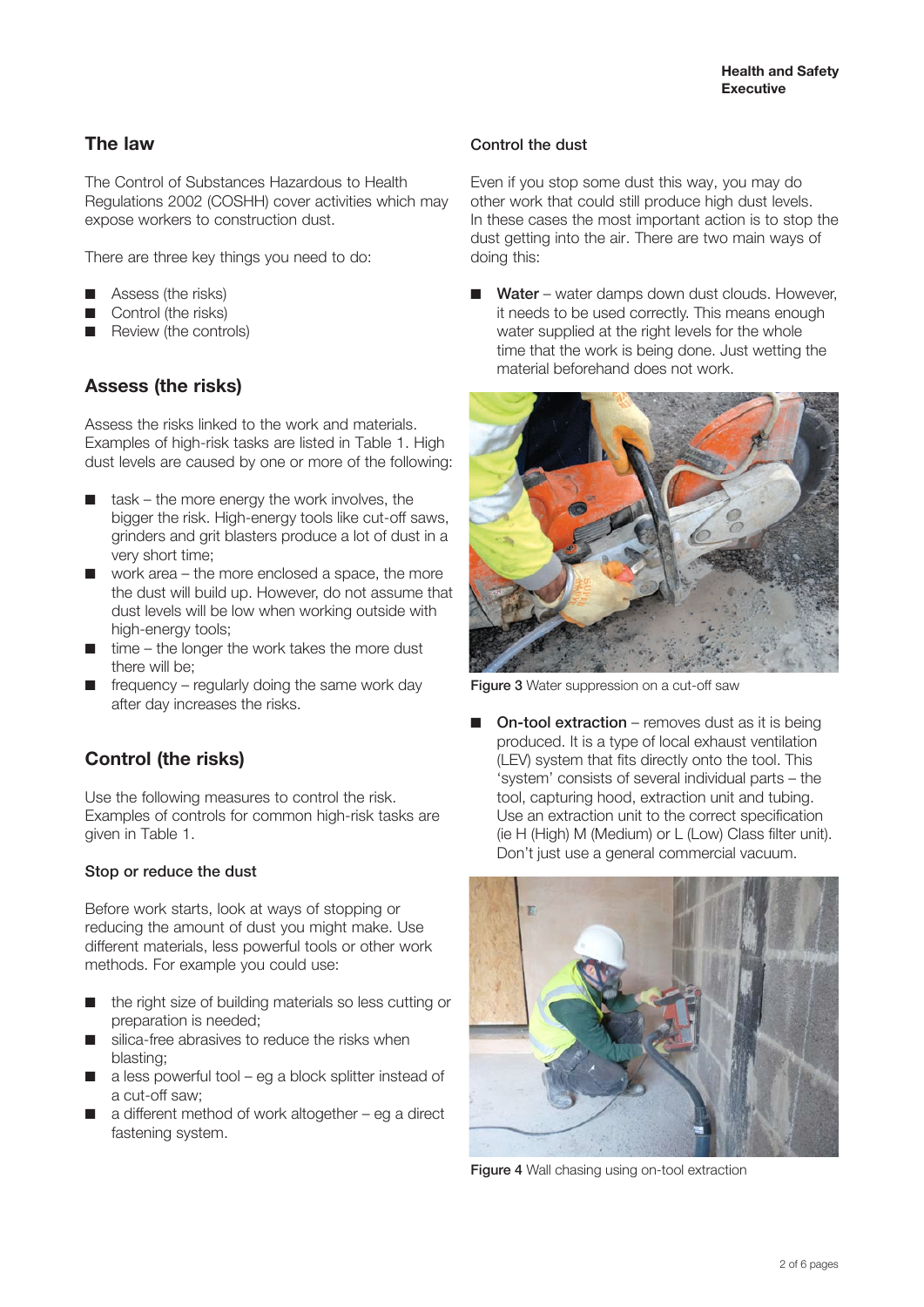### Respiratory protective equipment (RPE)

Water or on-tool extraction may not always be appropriate or they might not reduce exposure enough. Often respiratory protection (RPE) has to be provided as well. You will need to make sure that the RPE is:

- adequate for the amount and type of dust RPE has an assigned protection factor (APF) which shows how much protection it gives the wearer. The general level for construction dust is an APF of 20. This means the wearer only breathes one twentieth of the amount of dust in the air;
- suitable for the work disposable masks or half masks can become uncomfortable to wear for long periods. Powered RPE helps minimise this. Consider it when people are working for more than an hour without a break;
- compatible with other items of protective equipment;
- fits the user. Face fit testing is needed for tightfitting masks;
- worn correctly. Anyone using tight-fitting masks also needs to be clean shaven.

Remember: RPE is the last line of protection. If you are just relying on RPE you need to be able to justify your reasons for this.

### Other controls

Depending upon the work you are doing you may have to combine these measures with other controls. Think about:

- limiting the number of people near the work;
- rotating those doing the task;
- enclosing the work to stop dust escaping. Use sheeting or temporary screens;
- general mechanical ventilation to remove dusty air from the work area (eg in enclosed spaces such as indoors);
- selecting work clothes that do not keep hold of the dust.

You also need to make sure workers are doing the job in the right way and are using controls properly. Train workers:

- about dust risks and how this can harm their health;
- how to use the dust controls and check that they are working;
- how to maintain and clean equipment;
- how to use and look after RPE and other personal protective equipment (PPE);
- what to do if something goes wrong.

# **Review (the controls)**

You may already have the right controls in place, but are they all working properly? Check the controls work by:

- having procedures to ensure that work is done in the right way:
- checking controls are effective. Does the work still seem dusty? You might need to carry out dust exposure monitoring;
- involving workers. They can help identify problems and find solutions;
- maintaining equipment:
	- follow instructions in maintenance manuals;
	- regularly look for signs of damage. Make repairs;
	- replace disposable masks in line with manufacturer's recommendations;
	- properly clean, store, and maintain nondisposable RPE. Change RPE filters as recommended by the supplier;
	- carry out a thorough examination and test of any on-tool extraction system at least every 14 months.
- supervising workers. Make sure they:
	- use the controls provided;
	- follow the correct work method;
	- attend any health surveillance where it is needed.

You may have to put a health surveillance programme in place. You may need advice for this from an occupational health professional.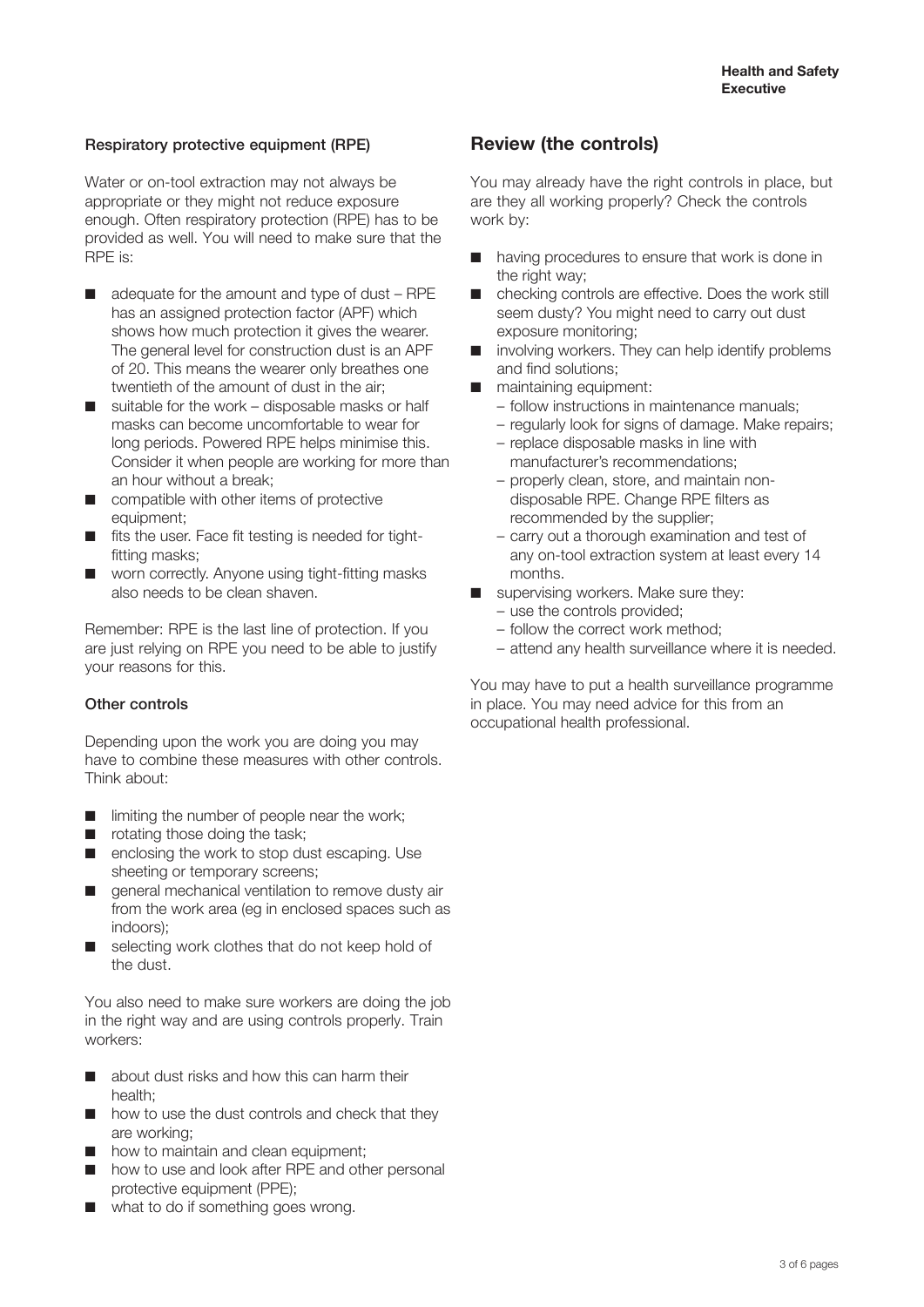| Task                                                                                       | Eliminate or limit the dust by:                                                                                                                                                                                                                           | Control the dust by using:                                                                                                                                                                                                                                                                                                                                                                                |
|--------------------------------------------------------------------------------------------|-----------------------------------------------------------------------------------------------------------------------------------------------------------------------------------------------------------------------------------------------------------|-----------------------------------------------------------------------------------------------------------------------------------------------------------------------------------------------------------------------------------------------------------------------------------------------------------------------------------------------------------------------------------------------------------|
| Cutting concrete kerbs,<br>blocks and paving with<br>a cut-off saw                         | Limiting the number of cuts during<br>п<br>design/layout<br>Using lower energy equipment like block<br>$\blacksquare$<br>splitters<br>Getting material cut off site and delivered<br>п                                                                    | Water suppression and<br>RPE* with an APF of 20                                                                                                                                                                                                                                                                                                                                                           |
| Chasing concrete and<br>raking mortar                                                      | Limiting the need for chasing at the<br>$\blacksquare$<br>design/layout stage<br>Using a work method that limits/does not<br>п<br>need chasing, like over-covering cables                                                                                 | On-tool extraction using an H or M Class<br>ш<br>extraction unit and<br>RPE* with an APF of 20 - consider powered<br>П<br>RPE for longer duration work                                                                                                                                                                                                                                                    |
| Cutting roofing tiles with<br>a cut-off saw                                                | Hand cutting natural/fibre cement slates<br>$\blacksquare$<br>and other tiles where possible<br>Using $\frac{1}{2}$ and 1 $\frac{1}{2}$ tiles<br>■<br>Correct setting out/design<br>■<br>Minimising valleys/using dry valleys<br>■                        | Water suppression and<br>$\blacksquare$<br>A dedicated cutting area with scaffold board<br>ш<br>protection and<br>RPE* with an APF of 20                                                                                                                                                                                                                                                                  |
| Scabbling or grinding<br>with hand-held tools                                              | Specifying architectural finishes that do<br>$\blacksquare$<br>not need scabbling<br>Using (ultra) high-pressure water jetting<br>ш<br>Using chemical retarders and pressure<br>П<br>washing<br>Casting in proprietary joint formers, eg<br>mesh formwork | Where possible use on-tool extraction using<br>an H or M Class extraction unit and<br>RPE* with an APF of 20<br>ш                                                                                                                                                                                                                                                                                         |
| Short-duration drilling<br>totalling 15-30 minutes<br>with hand-held rotary<br>power tools | Limiting the number of holes during<br>$\blacksquare$<br>design/planning<br>Using direct fastening or screws<br>п                                                                                                                                         | Where possible use equipment that stops<br>dust getting into the air. The larger the holes<br>the better this needs to be. Options range<br>from:<br>drilling through a dust 'collector' or using<br>cordless extraction attached to the drill<br>(for smaller drill bits) or<br>on-tool extraction using an H or M Class<br>$\qquad \qquad -$<br>extraction unit<br>Otherwise use RPE* with an APF of 20 |
| Drilling holes with hand-<br>held rotary power tools<br>as a 'main activity'               | Limiting the number of holes during<br>$\blacksquare$<br>design/planning<br>Using direct fastening or screws<br>ш                                                                                                                                         | Where possible on-tool extraction using an<br>■<br>H or M Class extraction unit and<br>RPE* with an APF of 20<br>$\blacksquare$                                                                                                                                                                                                                                                                           |
| Dry coring                                                                                 | Limiting the number of holes during<br>п<br>design/planning                                                                                                                                                                                               | On-tool extraction using an H or M Class<br>extraction unit<br>Longer duration work (ie over 15-30<br>п<br>minutes accumulated time over the day) will<br>also need RPE.* Use an APF of 20                                                                                                                                                                                                                |
| Wet coring                                                                                 | Limiting the number of holes during<br>$\blacksquare$<br>design/planning                                                                                                                                                                                  | Water suppression<br>п<br>Long periods of wet coring in enclosed<br>spaces will also need RPE.* Use an APF of<br>20                                                                                                                                                                                                                                                                                       |
| Using a hand-held<br>breaker in enclosed<br>spaces with limited<br>ventilation             | Limiting the amount of breaking during<br>$\blacksquare$<br>design/planning stage<br>Bursting, crushing, cutting, sawing or<br>■<br>other techniques<br>Remote controlled demolition<br>п<br>Hydrodemolition<br>■                                         | On-tool extraction using an H or M Class<br>$\blacksquare$<br>extraction unit and<br>RPE* with an APF of 20                                                                                                                                                                                                                                                                                               |

# **Table 1** Controls for common high-risk tasks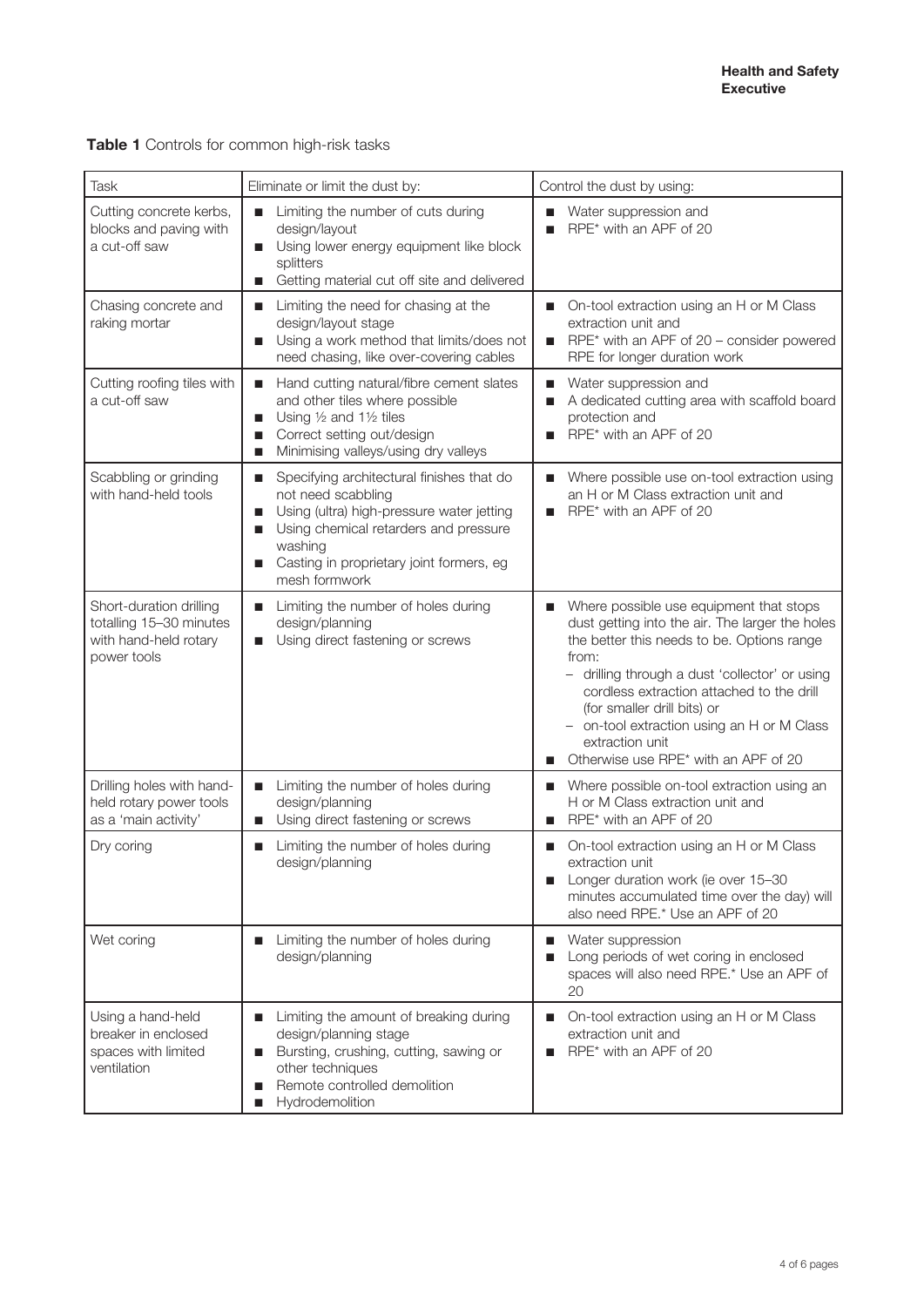| Task                                      | Eliminate or limit the dust by:                                                                                                                                                                                    | Control the dust by using:                                                                                                                                                                                                                                                                                                                                                                                                                      |
|-------------------------------------------|--------------------------------------------------------------------------------------------------------------------------------------------------------------------------------------------------------------------|-------------------------------------------------------------------------------------------------------------------------------------------------------------------------------------------------------------------------------------------------------------------------------------------------------------------------------------------------------------------------------------------------------------------------------------------------|
| Abrasive pressure<br>blasting             | Using a different method of work like<br>п<br>(ultra) high-pressure water jetting<br>Using 'silica free' abrasive material<br>п                                                                                    | Wet or vacuum blasting and<br>RPE* will depend on silica content of<br>п<br>building materials, blasting equipment and<br>length of work:<br>- In most instances use RPE with an APF<br>of 40<br>- Use RPE with an APF of 20 for lower risk<br>work (including the 'potman' nearby)<br>Shrouds or screens to contain the flying<br>abrasive<br>Certain restricted/enclosed working<br>places may also need general mechanical<br>ventilation    |
| Soft strip demolition                     | Carefully planning the work<br>$\blacksquare$<br>Limiting the number of people that need<br>п<br>to be in the work area<br>Screening off areas to prevent dust<br>п<br>spreading                                   | Use water suppression or on-tool extraction<br>for those tasks where it is possible and<br>RPE* with an APF of 20 - consider powered<br>п<br>RPE for longer duration work<br>Enclosed spaces may also need general<br>п<br>mechanical ventilation to remove dusty air                                                                                                                                                                           |
| Removing small rubble,<br>dust and debris | Limiting waste materials during design/<br>ш<br>planning<br>Considering where waste material is<br>created and how frequently it needs<br>removing<br>Using the correct dust controls when<br>making rubble/debris | Damping down and using a brush, shovel<br>п<br>and bucket for minor/small 'one-off'<br>amounts<br>Or for regular removal/site cleaning:<br>Water spray for damping down<br>Rake, shovel and bucket/wheelbarrow to<br>п<br>remove larger pieces<br>Covered chutes and skips where needed<br>ш<br>Vacuum attachments fitted to an H or M<br>Class extraction unit<br>RPE* with an APF of 20 depending upon<br>location, duration and type of work |
| Cutting wood with<br>power tools          | Using a less toxic wood <sup>1</sup><br>п<br>Ordering pre-cut materials<br>п<br>Using dedicated cutting areas to<br>П<br>minimise spread                                                                           | On-tool extraction using an H or M Class<br>ш<br>extraction unit<br>Longer duration work (ie over 15-30<br>п<br>minutes accumulated time over the day) will<br>also need RPE† suitable for the wood dust<br>- particularly in enclosed spaces                                                                                                                                                                                                   |
| Sanding wood with<br>power tools          | Using a less toxic wood <sup>1</sup><br>п<br>Using 'pre-finished' materials<br>п                                                                                                                                   | On-tool extraction using an H or M Class<br>п<br>extraction unit and<br>RPE† suitable for the wood dust in most<br>$\blacksquare$<br>situations                                                                                                                                                                                                                                                                                                 |
| Sanding plasterboard<br>jointing          | Using other finishes/systems<br>п                                                                                                                                                                                  | On-tool extraction using an H, M, or L Class<br>extraction unit                                                                                                                                                                                                                                                                                                                                                                                 |

#### **\* Table 2** Common RPE types for construction dust

| APF | <b>Common RPE types for construction dust</b>                                                                                                                |  |
|-----|--------------------------------------------------------------------------------------------------------------------------------------------------------------|--|
| 10  | FFP2 disposable mask or half mask with<br>P <sub>2</sub> filter                                                                                              |  |
| 20  | <b>FFP3</b> disposable mask or half mask with<br>P <sub>3</sub> filter<br>Or for longer duration work:<br>• Powered RPE such as a TH2 powered<br>hood/helmet |  |
|     | Abrasive blasting helmet with constant flow<br>airline                                                                                                       |  |

### † RPE for wood dust

The risk from wood dust is specific to different types (species) of wood.1 Knowing the species is important in establishing the right RPE to use. In general RPE with an APF of 20 is appropriate; particularly for higher residual dust levels, such as when sanding, and for all work with more toxic woods such as hardwoods, western red cedar and MDF. RPE with an APF of 10 is suitable for work with less residual dust and when the wood is lower risk (eg pine).